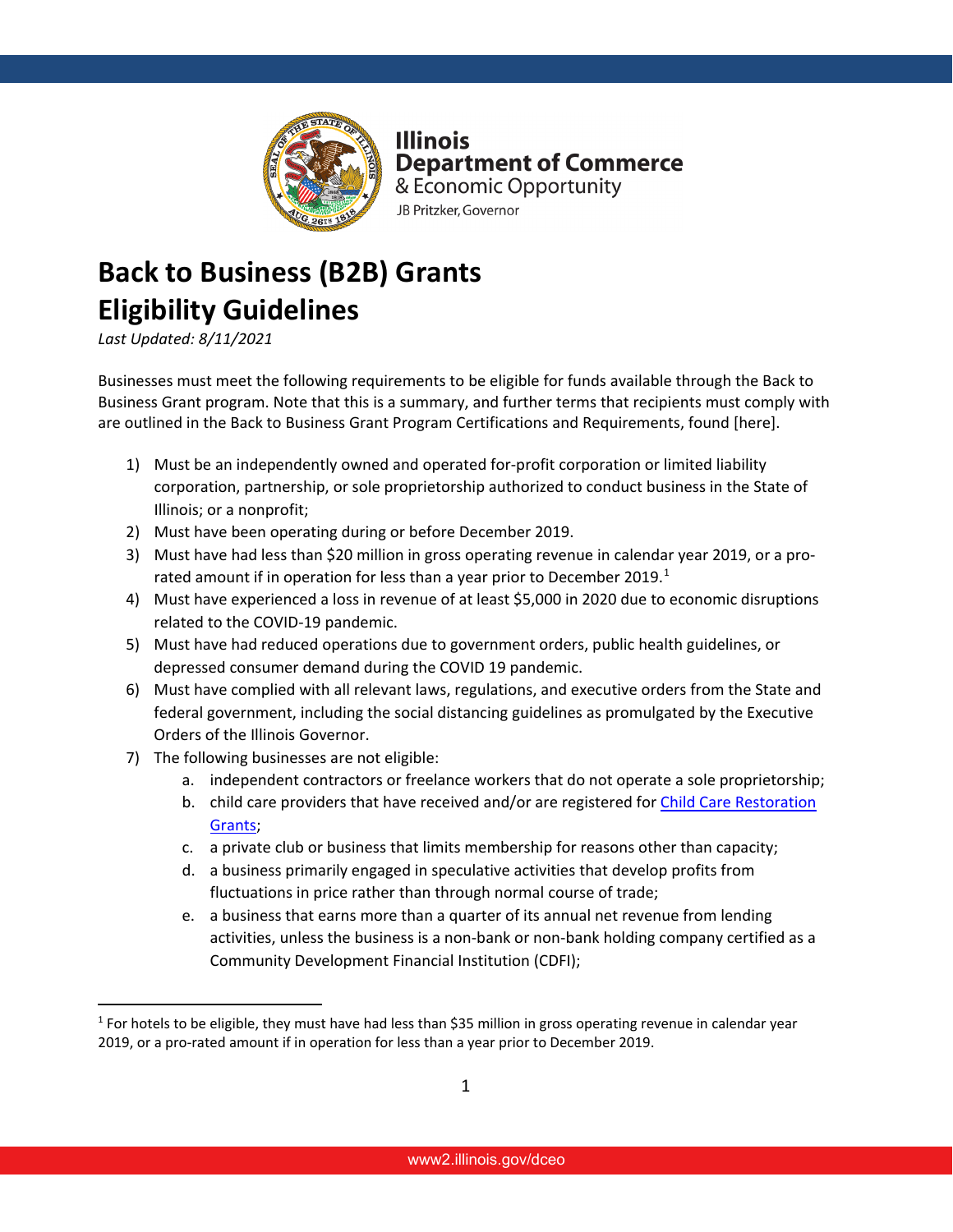- f. a business that derives at least 33% of its gross annual revenue from legal gambling activities;
- g. a business engaged in pyramid sales, where a participant's primary incentive is based on the sales made by an ever-increasing number of participants;
- h. a business engaged in activities that are prohibited by federal law or applicable law in the jurisdiction where the business is located or conducted. (Included in these activities is the production, servicing, or distribution of otherwise legal products that are to be used in connection with an illegal activity, such as selling drug paraphernalia or operating a motel that knowingly permits illegal prostitution);
- i. a business that derives a majority of its income as an owner of real property that leases that property to a tenant or tenants under a lease agreement;
- j. a business principally engaged in teaching, instructing, counseling, or indoctrinating religion or religious beliefs, whether in a religious or secular setting;
- k. a government-owned business entity (except for businesses owned or controlled by a Native American tribe);
- l. a business primarily engaged in political or lobbying activities;
- m. a business that manufactures or sells at wholesale, tobacco products, liquor or that manufactures or sells firearms at wholesale or retail;
- n. a night club or strip club;
- o. an employment agency;
- p. a pawn shop;
- q. a liquor store;
- r. a storage facility or trailer-storage yard or junk yard;
- s. an establishment similar to any enumerated above; or
- t. a business in which a majority owner has a financial or familial connection to a director, principal shareholder or leadership member of the Department or Department's partner under the program.

## *Priority Industry Definitions*

We have identified a set of "Priority Industries" that have experienced particular and prolonged hardship throughout the COVID-19 pandemic. Those industries are defined as follows. When determining whether they are included in an industry as described below, nonprofits should not include donations in the calculation when calculating the share of revenues derived from an activity.

- 1) Hotels
	- a. Businesses providing lodging on a short-term basis, including hotels, motels, inns, hostels, and bed and breakfasts.
	- b. This does not include vacation rentals.
- 2) Restaurants and bars that are eligible for but have not received [a Restaurant Revitalization Fund](https://www.sba.gov/funding-programs/loans/covid-19-relief-options/restaurant-revitalization-fund#section-header-7) [\(RRF\)](https://www.sba.gov/funding-programs/loans/covid-19-relief-options/restaurant-revitalization-fund#section-header-7) grant
- 3) Arts organizations and businesses that include the following categories: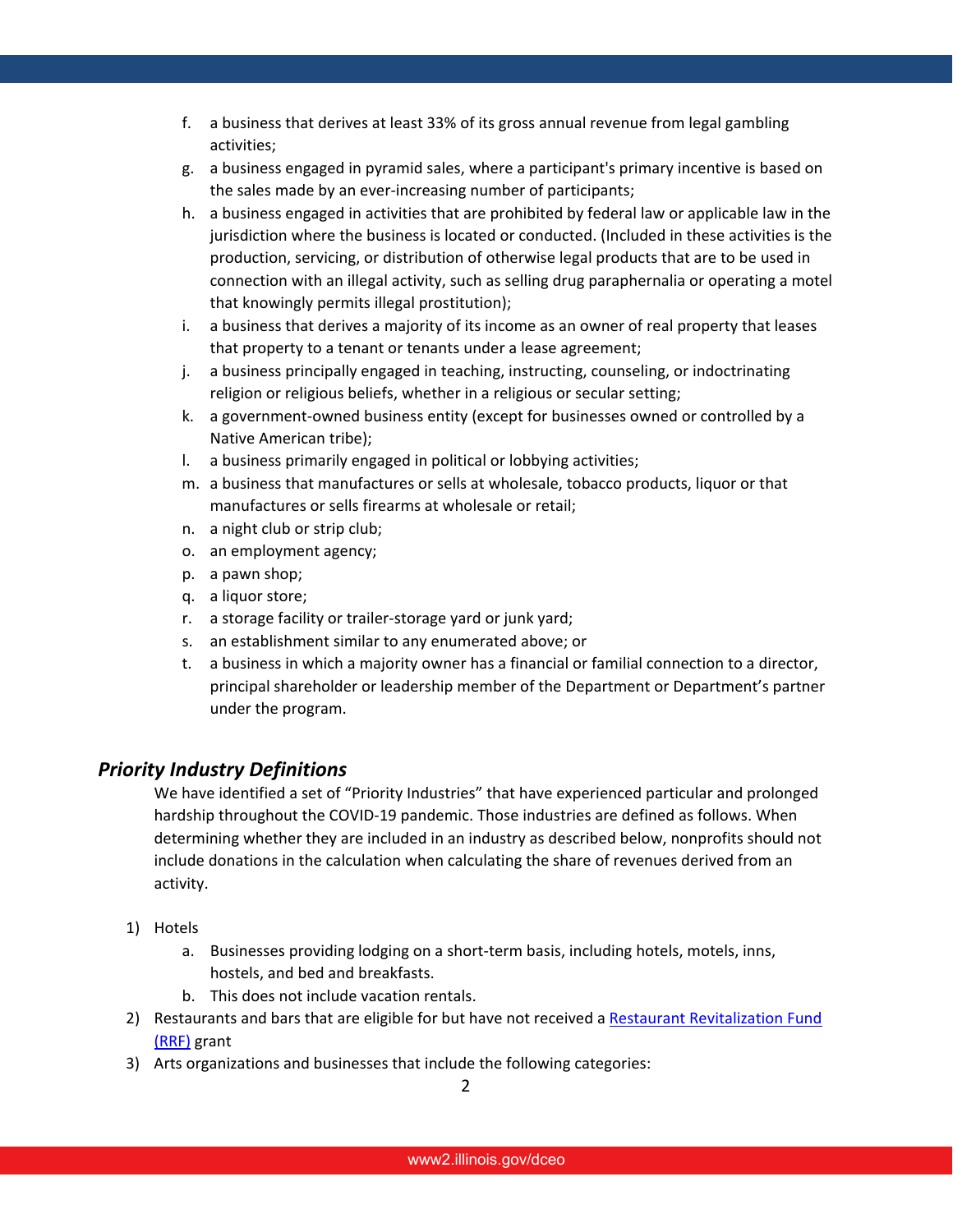- a. Live venue operators or promoters, theatrical producers, live performing arts organization operators, and talent representatives that are eligible for but have not received a [Shuttered Venues Operating Grant \(SVOG\)](https://www.sba.gov/funding-programs/loans/covid-19-relief-options/shuttered-venue-operators-grant#section-header-5)
- b. Performing or presenting arts organizations
	- i. A business or organization that has as its primary mission or integral to its primary mission the performance or presentation of the arts to the public, including the artistic disciplines of dance, film, literary arts, media arts, music, theatre, and visual arts.
- c. Arts education organization
	- i. A business or organization that has as its primary mission or integral to its primary mission the provision of arts learning, or has over 50% of its business activity related to providing arts education.
- d. Service providers and organizations for the arts
	- i. Businesses that primarily provide services for the arts sector, including vendors in design, sound, equipment rental or preparation, casting, hair and makeup, talent management, booking, photography/videography, and printing; and service organizations for the arts sector that provide professional services, training, and technical assistance.
	- ii. Over 50% of earned revenue is derived from performing the activities listed above for the arts sector, including arts events, performances, and exhibits.
- 4) Clothing and electronics retail establishments (excluding e-commerce)
	- a. Business consists of at least one physical establishment that primarily provides goods for sale on-site to end users in the following industries:
		- i. Clothing and/or accessories
		- ii. Consumer electronics
	- b. Over 50% of revenue is derived from on-site (i.e. not via electronic order) retail sales of goods to end users.
- 5) Dry-cleaning and laundry services (excluding coin-operated)
	- a. A business or organization that primarily provide laundering, drycleaning, or specialty cleaning services for clothing and textiles.
	- b. This does not include businesses that primarily provide self-service, coin-operated laundry equipment for self-directed use by clients.
	- c. Over 50% of revenue must be derived from compensation for providing dry-cleaning and laundry services.
- 6) Home health care services
	- a. A business or organization that primarily provides health care services in a patient's home for illness or injury, including wound care, patient and caregiver education, intravenous or nutrition therapy, injections, and/or monitoring of serious illness and unstable health.
	- b. Over 80% of revenue must be derived from compensation for providing health care services in a patient's home.
- 7) Child care providers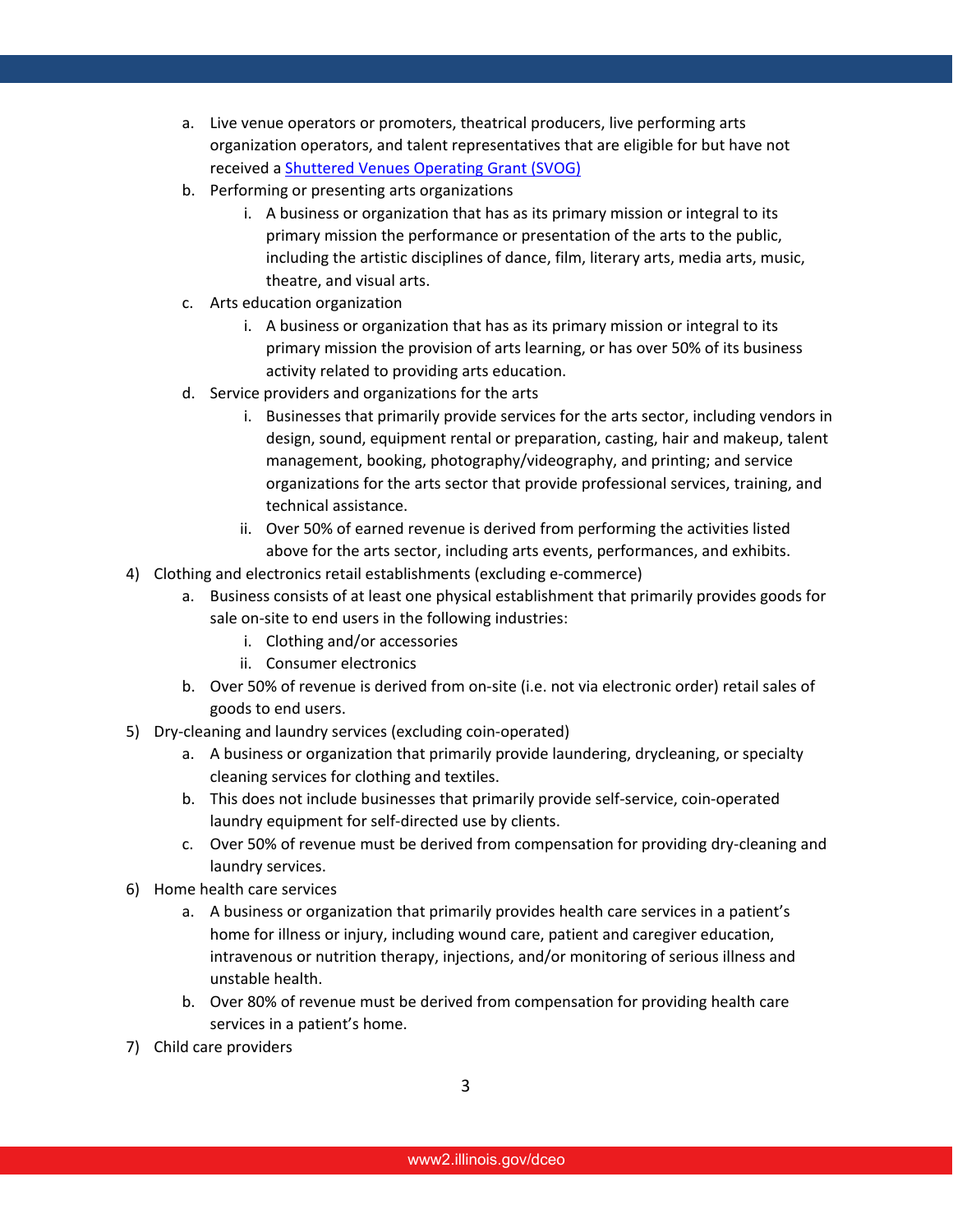- a. Only includes child care providers that have not received and/or are not registered for [Child Care Restoration Grants,](https://www.ilgateways.com/financial-opportunities/restoration-grants) as providers that have received and/or are registered for Child Care Restoration Grants are not eligible for B2B grants.
- 8) Barbershop and salon services
	- a. A business or organization that provides hair, nail, and other services related to the certifications below.
	- b. Eligible businesses must hold an active certificate of registration as a barber, cosmetologist, esthetician, nail technician, hair braider, or hold an active certificate of registration to operate a barber shop or cosmetology, hair braiding , esthetics, or nail technology studio business pursuant to Article IIID of the Barber, Cosmetology, Esthetics, Hair Braiding, and Nail Technology Act of 1985.
- 9) Indoor recreation
	- a. A business or organization that provides an indoor facility with usable indoor space designated for indoor play or fitness activities. This may include indoor bowling alleys, skating rinks, trampoline parks, indoor playgrounds, field houses, laser tag, arcades, and indoor sports facilities.
	- b. Facility capacity must be greater than 100 people, except for trampoline parks and indoor playgrounds, which are all eligible regardless of capacity.
	- c. Over 50% of revenue is from ticketing and fees to participate in indoor recreation activities and associated services, such as shoe rental.
- 10) Gyms and fitness centers
	- a. Business consists of at least one physical establishment that is open to members or the general public to participate in activities related to physical fitness on-site.
	- b. Business has a current membership agreement or liability waiver required of all health and fitness centers open to the public.
	- c. This does not include businesses that exclusively provide mobile or remote services and do not operate a physical establishment where members or the public engage in physical fitness activities on-site;
	- d. Over 80% of revenue is derived from fees, including membership fees, to participate in fitness activities.
- 11) Tourism and group transportation (excluding taxis, limos, or rideshare)
	- a. Includes tourism promotion, campgrounds, agritourism, tourist guides, tour operators, travel agents, short-term vehicle rentals, charter buses, interurban and rural buses, and shuttle services.
	- b. This does not include taxis, limos, ridesharing, or businesses that are located in areas that are frequented by tourists that do not participate in the tourism-related activities described above.
- 12) Spectator and social event support services
	- a. Businesses that provide services for events, including equipment rental or preparation, hair and makeup, caterers, photographers/videographers, promoters, event planners, florists, and printers.